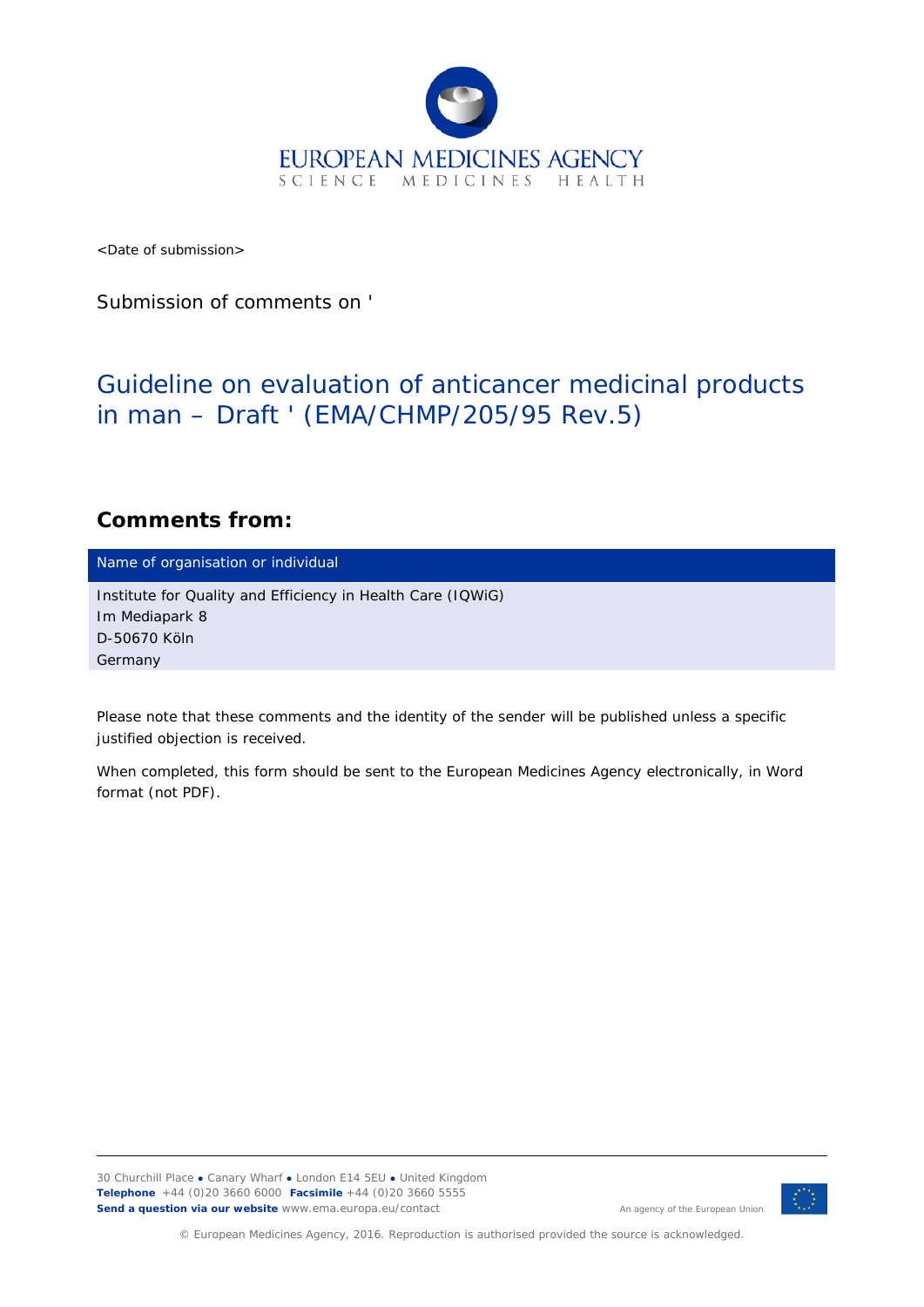## **1. General comments**

| Stakeholder number                 | General comment (if any)                                                                                                                                                                                                                                                                                                                                                                                                                                                                                                  | Outcome (if applicable)         |
|------------------------------------|---------------------------------------------------------------------------------------------------------------------------------------------------------------------------------------------------------------------------------------------------------------------------------------------------------------------------------------------------------------------------------------------------------------------------------------------------------------------------------------------------------------------------|---------------------------------|
| (To be completed by the<br>Agency) |                                                                                                                                                                                                                                                                                                                                                                                                                                                                                                                           | (To be completed by the Agency) |
|                                    | IQWIG appreciates the opportunity to comment on the<br>draft guideline.<br>IQWIG strongly supports the revision of the "Guideline on<br>the evaluation of anticancer medicinal products in man"<br>with respect with the aim of improving the reporting of<br>adverse events (AEs). The guideline could be further<br>improved by adding clear-cut recommendations for valid<br>statistical analyses of adverse events based upon<br>adequate survival time methods to perform an<br>appropriate benefit-risk assessment. |                                 |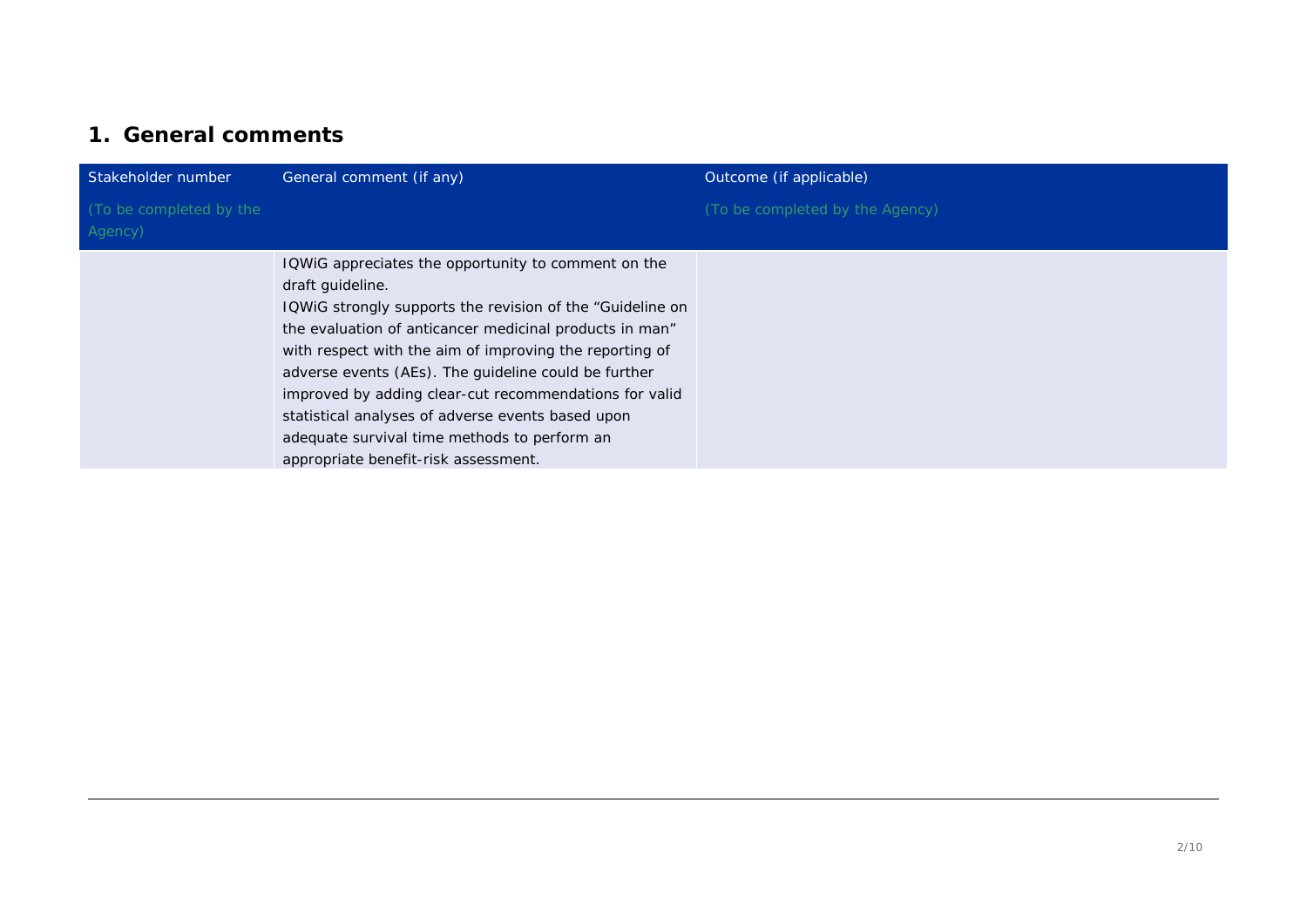## **2. Specific comments on text**

| Line number(s) of                                 | Stakeholder number                 | Comment and rationale; proposed changes                                                                                                                                                                                                                                                                                                                                                                                                                                                                                                           | Outcome                         |
|---------------------------------------------------|------------------------------------|---------------------------------------------------------------------------------------------------------------------------------------------------------------------------------------------------------------------------------------------------------------------------------------------------------------------------------------------------------------------------------------------------------------------------------------------------------------------------------------------------------------------------------------------------|---------------------------------|
| the relevant text<br>(e.g. Lines 20-23)           | (To be completed by<br>the Agency) | (If changes to the wording are suggested, they should be<br>highlighted using 'track changes')                                                                                                                                                                                                                                                                                                                                                                                                                                                    | (To be completed by the Agency) |
| 95 (and all other<br>mentions of<br>"cross-over") |                                    | Comment: The term "cross-over" might be misleading<br>because it could be confused with cross-over studies. A better<br>term than "cross-over" would be "treatment switching".<br>Proposed change (if any): Replace "cross-over" by "treatment<br>switching" or add an explanation so that confusion with cross-<br>over studies is avoided.                                                                                                                                                                                                      |                                 |
| 121-132                                           |                                    | Comment: It seems that the description of the changes is<br>incomplete. Explanatory notes regarding the planned<br>Appendix 3 are missing as well as comments regarding the<br>main aim of the revision. (The aim of this revision was "to find<br>ways on how to report AEs in order to improve the<br>understanding of the toxicity and tolerability profiles of<br>medicinal products.")<br>Proposed change (if any): Add explanatory notes regarding<br>the planned Appendix 3 as well as comments regarding the<br>main aim of the revision. |                                 |
| 333-335                                           |                                    | Comment: IQWiG supports inclusion of randomised control<br>arms also in Phase II studies. The control arm should provide<br>an appropriate standard treatment.<br>Proposed change (if any): Inclusion of a randomised control<br>arm providing standard treatment is encouraged.                                                                                                                                                                                                                                                                  |                                 |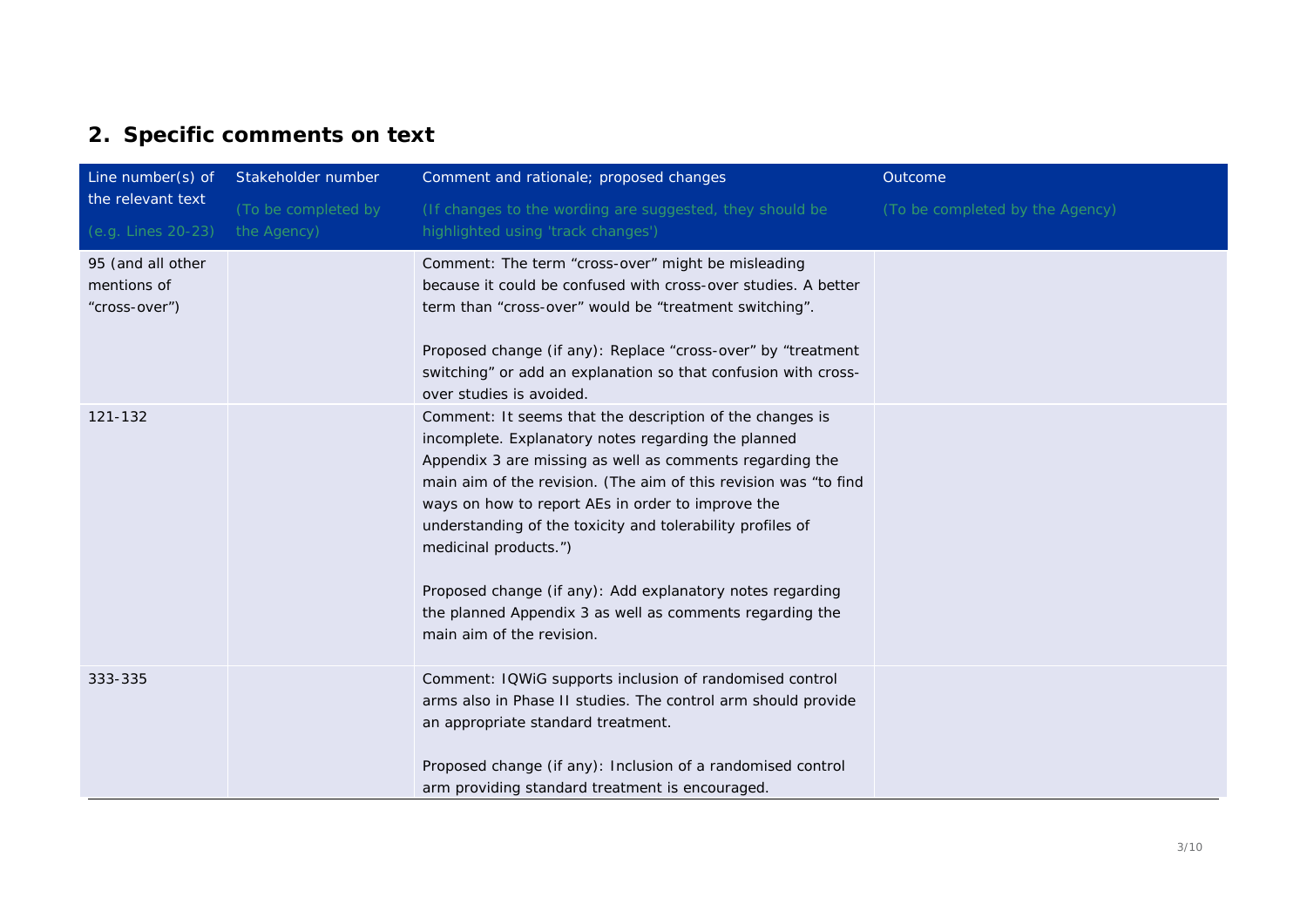| Line number(s) of<br>the relevant text | Stakeholder number  | Comment and rationale; proposed changes                                                                                                                                                                                                                                                                                                                                                                                                                                                                                                                                                                                                                                                                                                                                                                                                                                               | Outcome                         |
|----------------------------------------|---------------------|---------------------------------------------------------------------------------------------------------------------------------------------------------------------------------------------------------------------------------------------------------------------------------------------------------------------------------------------------------------------------------------------------------------------------------------------------------------------------------------------------------------------------------------------------------------------------------------------------------------------------------------------------------------------------------------------------------------------------------------------------------------------------------------------------------------------------------------------------------------------------------------|---------------------------------|
|                                        | (To be completed by | (If changes to the wording are suggested, they should be                                                                                                                                                                                                                                                                                                                                                                                                                                                                                                                                                                                                                                                                                                                                                                                                                              | (To be completed by the Agency) |
| (e.g. Lines 20-23)                     | the Agency)         | highlighted using 'track changes')                                                                                                                                                                                                                                                                                                                                                                                                                                                                                                                                                                                                                                                                                                                                                                                                                                                    |                                 |
| 380-381                                |                     | Comment: IQWiG supports the assessment of symptom<br>control in patients with symptomatic disease at baseline. For a<br>study to generate meaningful results concerning symptom<br>control, a control arm and blinding of the trial wherever<br>possible is required.                                                                                                                                                                                                                                                                                                                                                                                                                                                                                                                                                                                                                 |                                 |
|                                        |                     | Proposed change (if any):<br>In patients with symptomatic disease at base line, the<br>assessment of symptom control is encouraged. This requires a<br>randomised phase II trial, which should be blinded if possible.                                                                                                                                                                                                                                                                                                                                                                                                                                                                                                                                                                                                                                                                |                                 |
| 786-790                                |                     | Comment:<br>IQWIG supports the requirement of the control group<br>providing a best available, evidence-based therapeutic option.<br>Whether a treatment option is evidence-based cannot be<br>clarified by any non-systematic analysis of available studies<br>but needs a systematic review of the available studies.<br>Therefore, the justification for the choice of the control group<br>should be based on a systematic review of the available<br>evidence.<br>Proposed change (if any):<br>The choice of reference regimen should be justified and<br>normally this regimen should be selected from best available,<br>evidence-based therapeutic options. In this context, "best<br>available, evidence-based" should be read as a widely used,<br>but not necessarily licensed regimen with a favourable<br>benefit-risk convincingly documented in a systematic review of |                                 |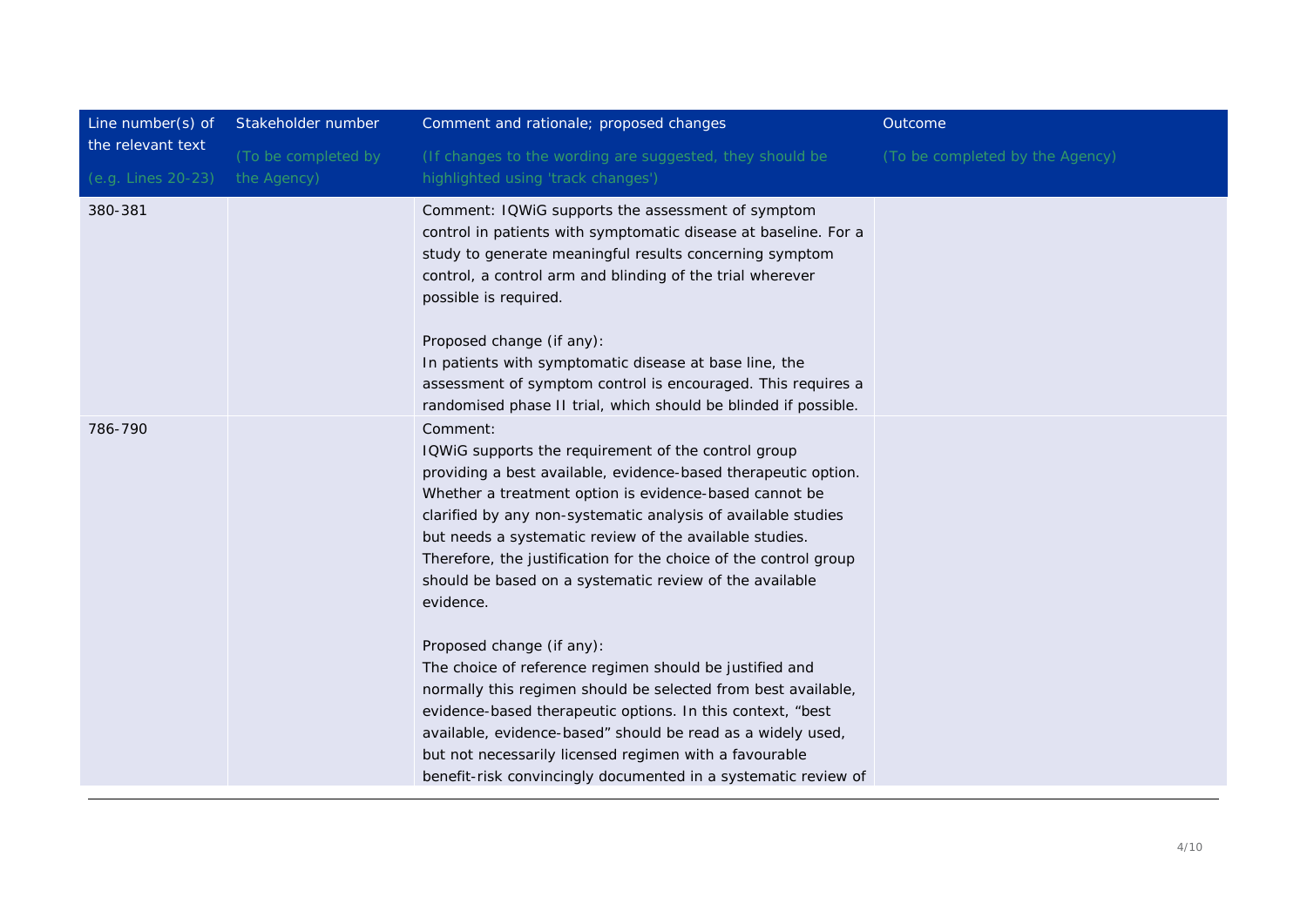| Line number(s) of  | Stakeholder number  | Comment and rationale; proposed changes                                       | Outcome                         |
|--------------------|---------------------|-------------------------------------------------------------------------------|---------------------------------|
| the relevant text  | (To be completed by | (If changes to the wording are suggested, they should be                      | (To be completed by the Agency) |
| (e.g. Lines 20-23) | the Agency)         | highlighted using 'track changes')                                            |                                 |
|                    |                     | randomised trials and considered at least as good from a                      |                                 |
|                    |                     | benefit/risk perspective as alternative, treatment options.                   |                                 |
| 808-813            |                     | Comment:                                                                      |                                 |
|                    |                     | IQWiG agrees that in some cases investigator's best choice                    |                                 |
|                    |                     | can be the appropriate control group. However, for studies                    |                                 |
|                    |                     | against investigator's best choice to provide interpretable and               |                                 |
|                    |                     | meaningful results certain requirements concerning treatment                  |                                 |
|                    |                     | allocation have to be fulfilled. If possible, investigator's best             |                                 |
|                    |                     | choice should be allocated according to defined criteria (e.g.                |                                 |
|                    |                     | based on performance status or pre-treatment), reasons for                    |                                 |
|                    |                     | choosing a certain treatment could be documented and                          |                                 |
|                    |                     | treatment allocation should be determined before                              |                                 |
|                    |                     | randomisation, so that stratified randomisation can be used<br>when possible. |                                 |
|                    |                     | Proposed change (if any):                                                     |                                 |
|                    |                     | Clarify the design characteristics of studies using investigator's            |                                 |
|                    |                     | best choice as a control group.                                               |                                 |
| 814-818            |                     | Comment:                                                                      |                                 |
|                    |                     | It is unclear, why in last line therapies, studies in less                    |                                 |
|                    |                     | advanced patients supported by salvage single arm studies                     |                                 |
|                    |                     | would be more informative than studies versus                                 |                                 |
|                    |                     | BSC/investigator's best choice. Clinical practise would best be               |                                 |
|                    |                     | informed by studies investigating the treatment options                       |                                 |
|                    |                     | available in this situation.                                                  |                                 |
|                    |                     | Proposed change (if any):                                                     |                                 |
|                    |                     |                                                                               |                                 |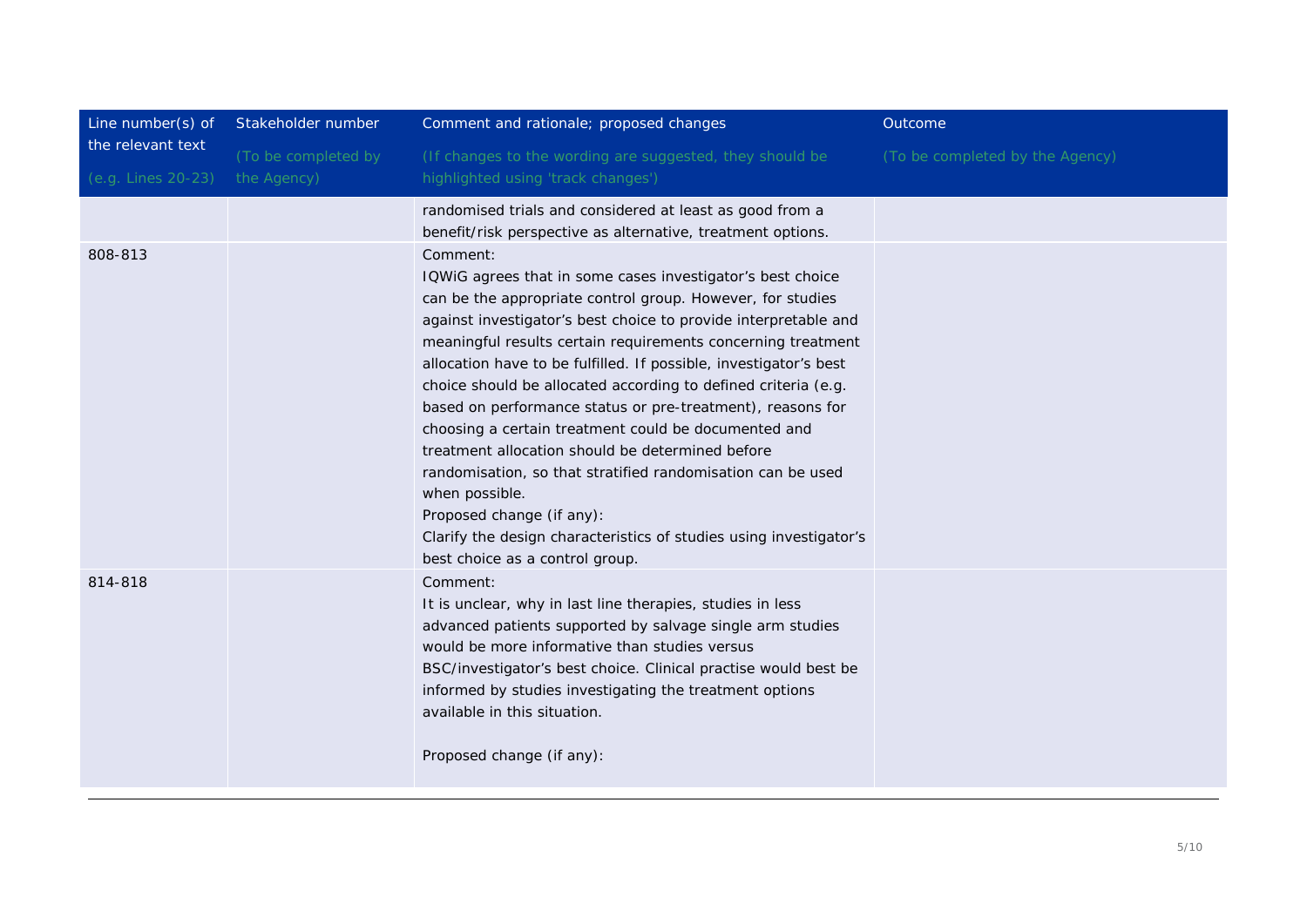| Line number(s) of                       | Stakeholder number                 | Comment and rationale; proposed changes                                                                                                                                                                                                                                                                                                                                                                                                                                                   | Outcome                         |
|-----------------------------------------|------------------------------------|-------------------------------------------------------------------------------------------------------------------------------------------------------------------------------------------------------------------------------------------------------------------------------------------------------------------------------------------------------------------------------------------------------------------------------------------------------------------------------------------|---------------------------------|
| the relevant text<br>(e.g. Lines 20-23) | (To be completed by<br>the Agency) | (If changes to the wording are suggested, they should be<br>highlighted using 'track changes')                                                                                                                                                                                                                                                                                                                                                                                            | (To be completed by the Agency) |
| 834-835                                 |                                    | Comment: Neither the guideline nor the referenced Appendix<br>1 contain criteria, which have to be fulfilled for the exclusion<br>of detrimental effects on OS. A suitable criterion would be a<br>statistically significant result of an appropriate non-inferiority<br>test regarding OS.<br>Proposed change (if any): Add criteria for the exclusion of<br>detrimental effects on OS, e.g., a statistically significant result<br>of an appropriate non-inferiority test regarding OS. |                                 |
| 857-858                                 |                                    | Comment: It is unclear what is meant by "showing trends<br>towards superiority". If just a non-significant increase in OS is<br>meant, this is insufficient to exclude relevant negative effects.<br>Proposed change (if any): Add appropriate criteria (based<br>upon non-inferiority testing) for the conclusion that there are<br>no relevant negative effects on OS.                                                                                                                  |                                 |
| 922-924                                 |                                    | Comment:<br>The section on secondary endpoints requests surrogate<br>outcomes like ORR and rate of tumour stabilisation, but<br>considers patient-relevant endpoints like HRQoL and PRO (e.g.<br>symptoms) only possibly informative in palliative settings.<br>HRQoL and symptoms should generally be considered as<br>endpoints in cancer trials.<br>Proposed change (if any):<br>Include the requirement of including HRQoL and symptom-                                               |                                 |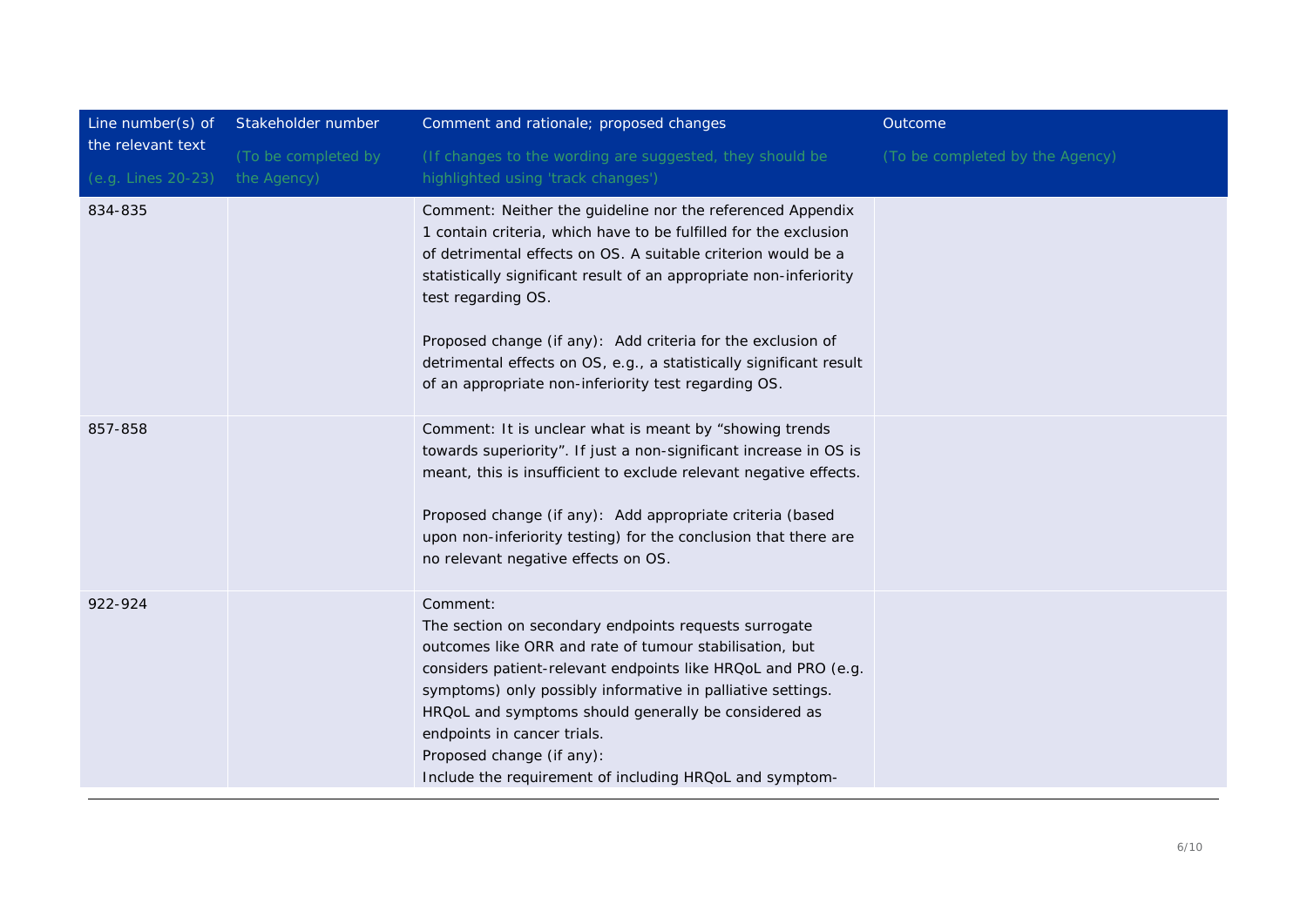| Line number(s) of                       | Stakeholder number                 | Comment and rationale; proposed changes                                                                                                                                                                                                                                                                                                                                                                                                                                                                                                                                            | Outcome                         |
|-----------------------------------------|------------------------------------|------------------------------------------------------------------------------------------------------------------------------------------------------------------------------------------------------------------------------------------------------------------------------------------------------------------------------------------------------------------------------------------------------------------------------------------------------------------------------------------------------------------------------------------------------------------------------------|---------------------------------|
| the relevant text<br>(e.g. Lines 20-23) | (To be completed by<br>the Agency) | (If changes to the wording are suggested, they should be<br>highlighted using 'track changes')                                                                                                                                                                                                                                                                                                                                                                                                                                                                                     | (To be completed by the Agency) |
| 985                                     |                                    | related endpoints as secondary endpoints.<br>Comment: In case of increased toxicity, superiority at least in<br>terms of PFS is required. There is no specification as to which<br>effect size would be required. This seems insufficient,<br>especially, if PFS is asymptomatic and only based on<br>radiographic data.<br>Proposed change (if any): Please specify appropriate effect<br>sizes for PFS effects (e.g. surrogate threshold effects to<br>ensure an OS effect) required in cases of increased toxicity.                                                             |                                 |
| 1125                                    |                                    | Comment: IQWiG agrees that interim analyses based on PFS<br>data other than for futility should not be used. However, there<br>are many pivotal cancer trials in which interim analyses based<br>on PFS are used to decide to stop a study for proof of efficacy.<br>In most cases, as a consequence treatment switching is<br>allowed meaning that no relevant OS data (as well as adverse<br>event data, morbidity data and HRQoL data) can be collected<br>anymore.<br>Proposed change (if any): Strengthen the recommendation<br>not to perform interim analyses based on PFS. |                                 |
| 1306-1315                               |                                    | Comment: It is correctly stated that bias is introduced if the<br>collection of AEs is stopped at the time of study drug<br>discontinuation or shortly thereafter. As the stopping of the<br>documentation of adverse events when the study medication                                                                                                                                                                                                                                                                                                                             |                                 |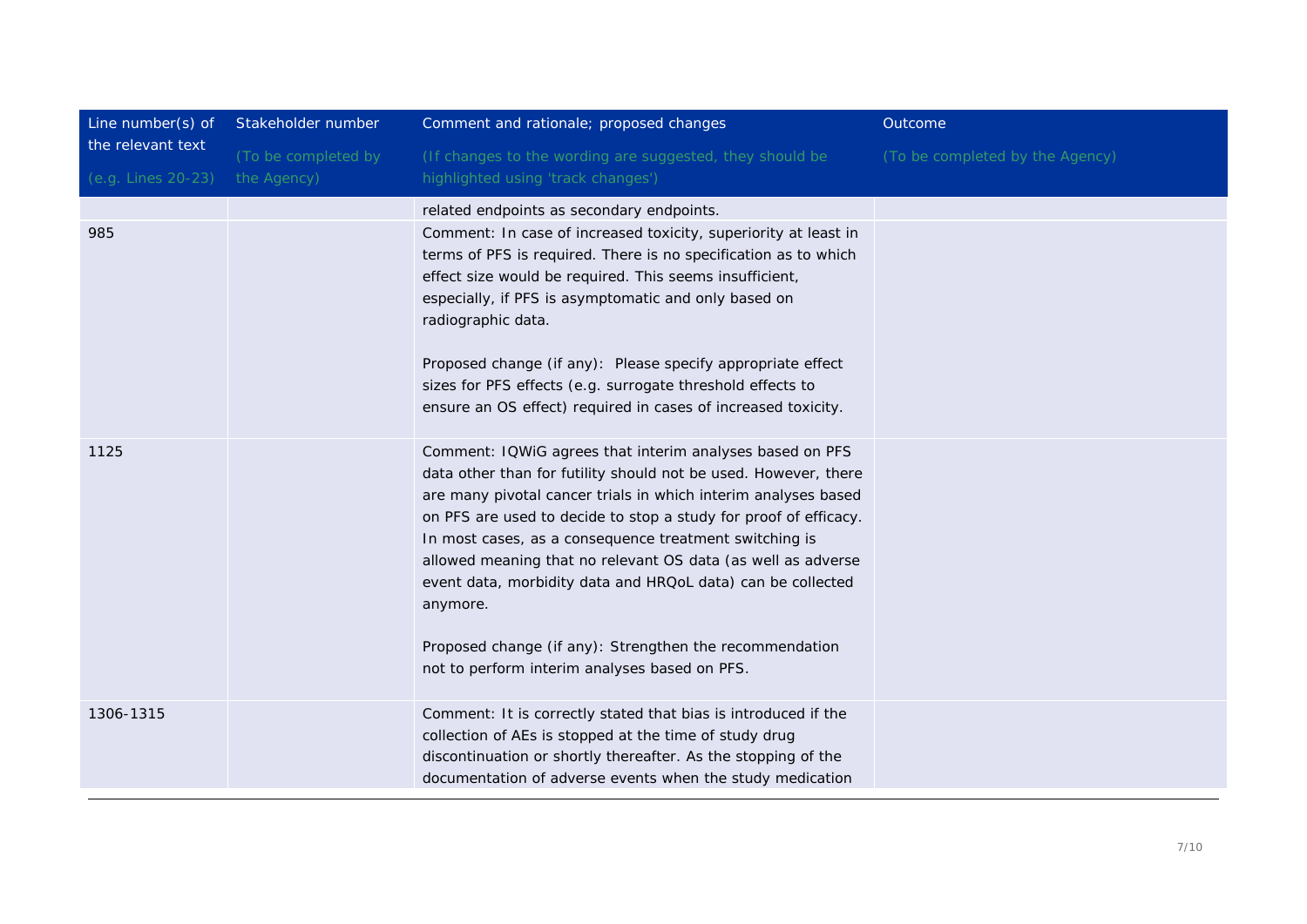| Line number(s) of<br>the relevant text<br>(e.g. Lines 20-23) | Stakeholder number                 | Comment and rationale; proposed changes                                                                                                                                                                                                                                                                                                                                                      | Outcome                         |
|--------------------------------------------------------------|------------------------------------|----------------------------------------------------------------------------------------------------------------------------------------------------------------------------------------------------------------------------------------------------------------------------------------------------------------------------------------------------------------------------------------------|---------------------------------|
|                                                              | (To be completed by<br>the Agency) | (If changes to the wording are suggested, they should be<br>highlighted using 'track changes')                                                                                                                                                                                                                                                                                               | (To be completed by the Agency) |
|                                                              |                                    | is discontinued is current practice, it should clearly be stated<br>that this practice should be changed.<br>Proposed change (if any): Add a clear statement that the<br>documentation of adverse events should not be stopped when<br>the study medication is discontinued to enable a fair<br>comparison of treatment strategies.                                                          |                                 |
| 1316                                                         |                                    | Comment: Extended safety data collection is described as<br>optional, however, safety data collection until the end of the<br>study should be mandatory.<br>Proposed change (if any):<br>Extended safety data collection until the end of the study,<br>including off-therapy and on-new therapy, is required, even if<br>not chosen as the primary analysis cut-off for safety<br>outcomes. |                                 |
| 1327                                                         |                                    | Comment: Comparative studies for marketing authorisation<br>should not only be recommended; comparative studies are<br>mandatory.<br>Proposed change (if any): Replace "recommended" by<br>"mandatory" in the sentence "Therefore, whenever possible,<br>comparative studies are recommended for marketing<br>authorisation."                                                                |                                 |
| 1365-1367                                                    |                                    | Comment: It is mentioned that time to event should play a                                                                                                                                                                                                                                                                                                                                    |                                 |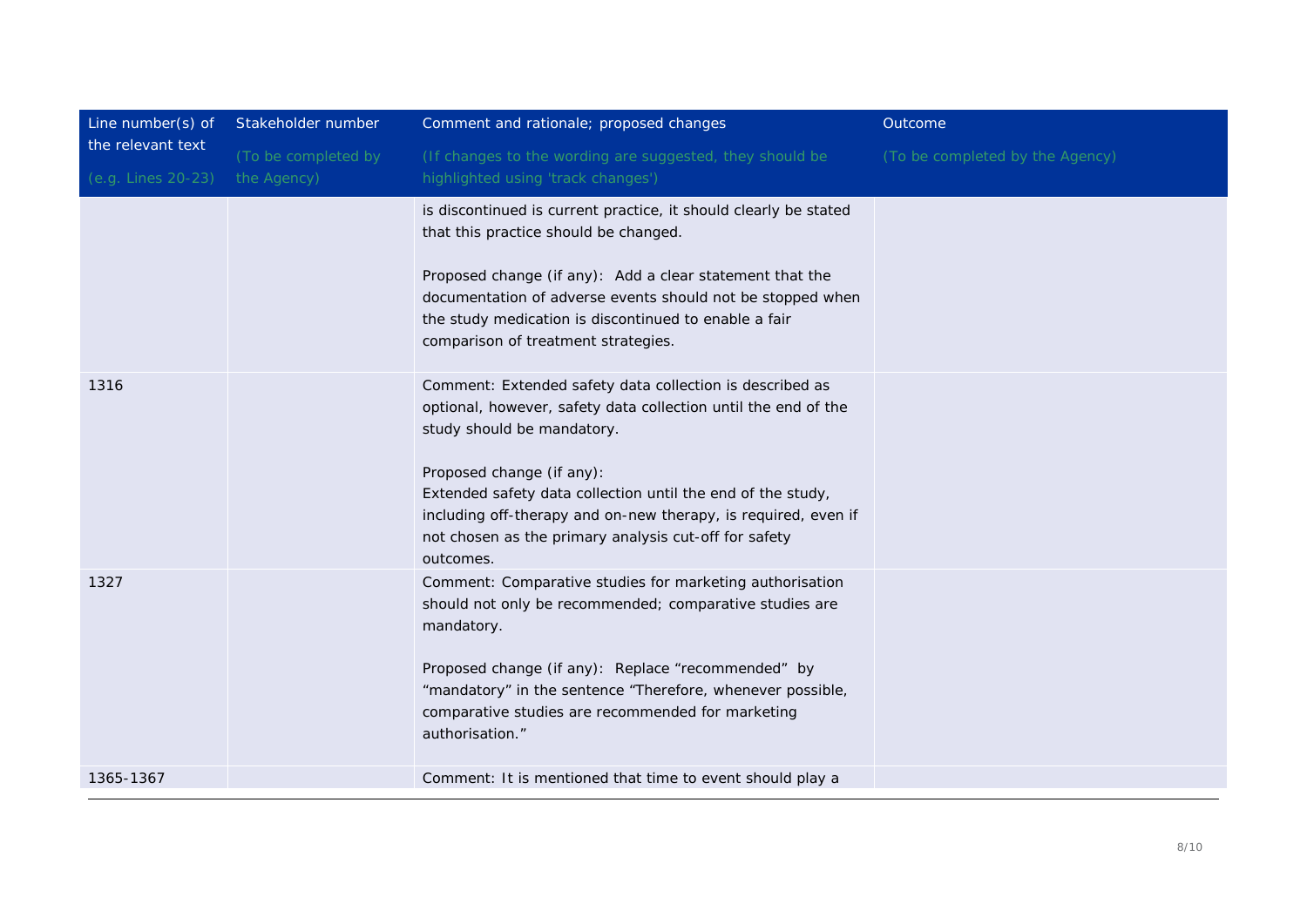| Line number(s) of<br>the relevant text | Stakeholder number  | Comment and rationale; proposed changes                                                                                                                                                                                                                                                                                                                                                                                                                                                                                                                                                                                                                                                                                                                                                                                                                                                                                                                                                                                         | Outcome                         |
|----------------------------------------|---------------------|---------------------------------------------------------------------------------------------------------------------------------------------------------------------------------------------------------------------------------------------------------------------------------------------------------------------------------------------------------------------------------------------------------------------------------------------------------------------------------------------------------------------------------------------------------------------------------------------------------------------------------------------------------------------------------------------------------------------------------------------------------------------------------------------------------------------------------------------------------------------------------------------------------------------------------------------------------------------------------------------------------------------------------|---------------------------------|
|                                        | (To be completed by | (If changes to the wording are suggested, they should be                                                                                                                                                                                                                                                                                                                                                                                                                                                                                                                                                                                                                                                                                                                                                                                                                                                                                                                                                                        | (To be completed by the Agency) |
| (e.g. Lines 20-23)                     | the Agency)         | highlighted using 'track changes')                                                                                                                                                                                                                                                                                                                                                                                                                                                                                                                                                                                                                                                                                                                                                                                                                                                                                                                                                                                              |                                 |
|                                        |                     | role for key events. It should be more clearly stated that for<br>time-to-event data the application of appropriate survival time<br>methods is required, which means that it may be necessary to<br>deal adequately with competing risks and recurrent events.<br>Proposed change (if any): Add a clear statement that for<br>time-to-event data the application of appropriate survival time<br>methods is required, which means that it may be necessary to<br>deal adequately with competing risks and recurrent events.                                                                                                                                                                                                                                                                                                                                                                                                                                                                                                    |                                 |
| 1369-1370                              |                     | Comment: It is stated that "Time-adjusted analyses for AEs,<br>e.g. incidence by different cut-off dates or event rates per 100<br>patient-years, may also be indicated if properly justified by<br>the pattern of events." However, the justification to use event<br>rates per 100 patient-years is given by the strong assumption<br>that the considered endpoint follows an exponential<br>distribution, which is frequently questionable. For descriptive<br>purposes event rates per 100 patient-years may be useful, but<br>the corresponding statistical inference (significance tests,<br>confidence intervals) requires the exponential distribution,<br>which is frequently not the case.<br>Proposed change (if any): Add a more clear-cut guidance on<br>the use of event rates per 100 patient-years including a<br>statement that the justification for statistical inference for<br>event rates per 100 patient-years is given by the exponential<br>distribution, which, however, is rarely valid in practice. |                                 |